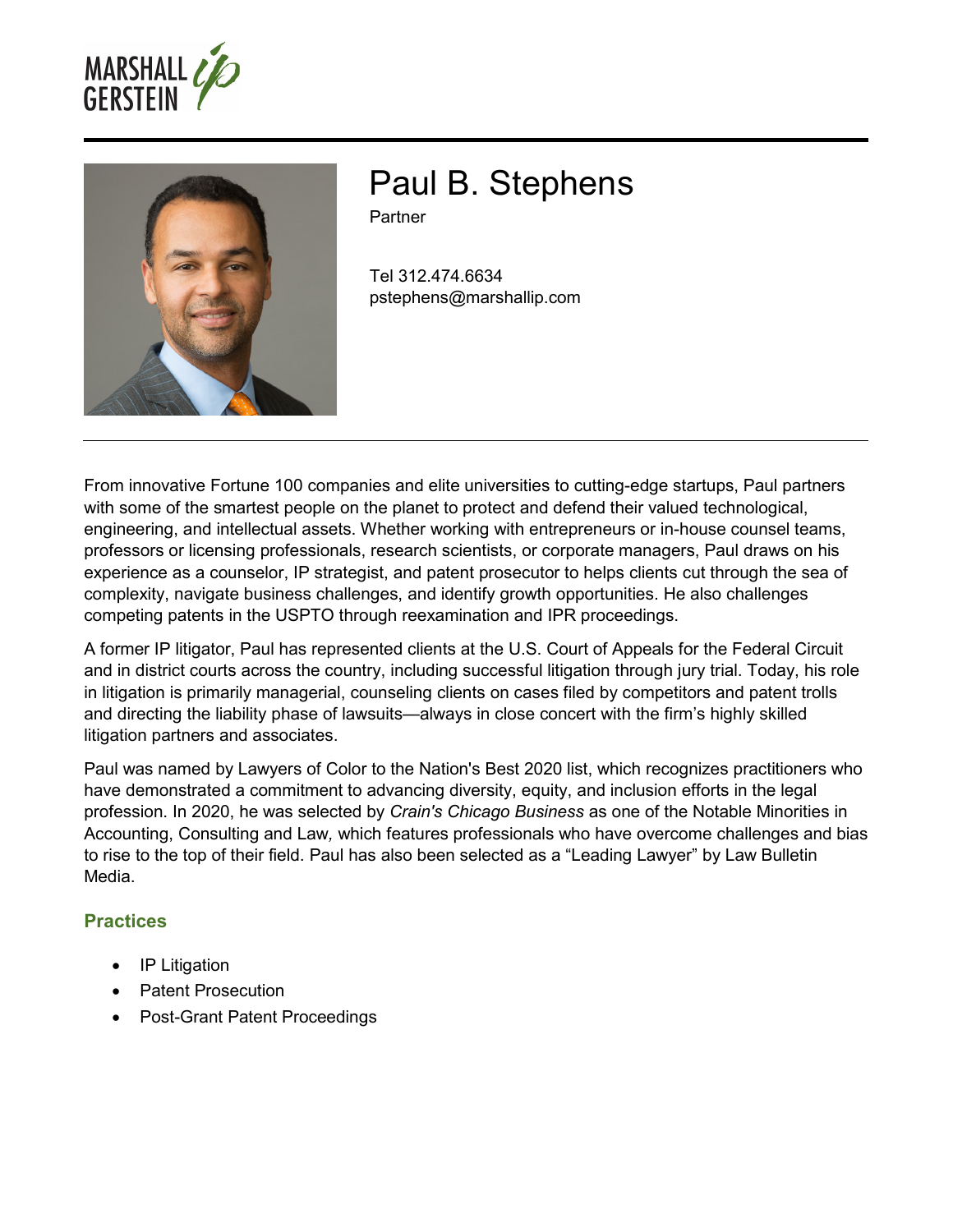

#### **Industries**

- Aerospace
- Artificial Intelligence
- Cleantech & Renewables
- Consumer Products
- Electrical & Computer Technologies
- Entrepreneurship, Startups & Emerging Companies
- Insurance & Financial Services
- Materials Science
- **•** Medical Devices
- Nanotechnology

## **Representative Experience**

Since beginning his career at Marshall Gerstein in 1998, Paul has written more than 100 patent applications specifically involving leading-edge technologies. He works extensively with universities throughout the development lifecycle to build licensable IP portfolios involving medical diagnostic equipment, data analysis techniques, and implantable medical devices, as well as network security technology, software, microsensors, optical applications, and interdisciplinary technologies.

Additional representative matters include:

- For a cutting-edge bioinformatics company, managing a large precision medicine IP portfolio focused on cancer diagnostics and therapy and strategizing with the in-house legal team to protect the client's burgeoning machine learning technology
- For a Fortune 100 client, secured a rare patent involving the client's loyalty program that facilitated multibillion-dollar infusion of cash at the outset of the COVID-19 pandemic
- For a university client, overtook prosecution of a licensed portfolio of patents (involving magnetic bead detection of targeted analytes) that had languished for years and quickly reached allowance for the client
- On behalf of a Fortune 50 client, prepared a "ready-to-file" inter partes reexamination that led to the favorable settlement (prior to answering the complaint) of a district court action involving a patent NPE (District of Delaware)
- Strategically positioned a client to minimize damages exposure arising from indemnification claims from multiple defendants in an NPE lawsuit (East District of Texas)
- As lead attorney, oversaw the development of liability phase defenses for a patent infringement lawsuit regarding process control software for a Fortune 50 U.S. manufacturer (East District of Texas)
- Representing the plaintiff, led the development of a successful non-infringement defense in a patent jury trial (East District of Texas)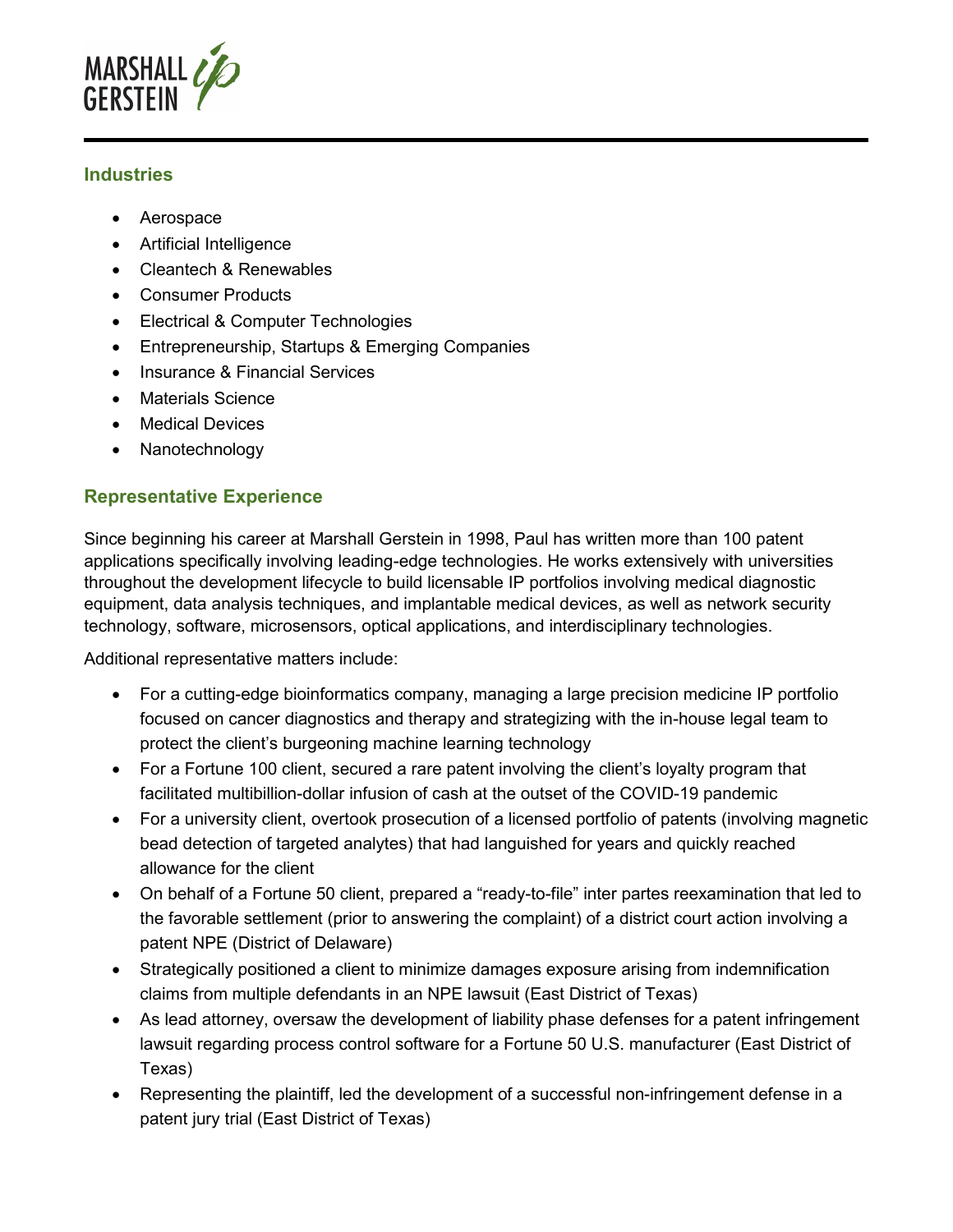

Paul has handled matters in a wide variety of established and emerging technologies, such as:

- Biotechnology, medical imaging, and data-informed medical diagnostics
- AI and machine learning, with a focus on precision medicine and bioinformatics
- Medical devices (implantable and wearable)
- Biological sensors and smart materials
- Quantum computing, including quantum dot and giga-scale computing technologies
- Machine vision
- Industrial materials modeling and optimization
- Augmented reality  $(AR)$ , virtual reality  $(VR)$ , and corrective optics
- Retail and warehousing optimization, security, and fulfillment
- Wireless, mobile, and related communications and telecommunications
- Nanotechnology (nanoparticles, nanowire lasers)
- Optics and laser photonics
- Computer architecture, with a focus on microchip IP security
- Semiconductor devices
- Radiofrequency (RF) devices
- E-commerce systems
- Antenna applications and drone technology
- Sensing applications

### **Background and Credentials**

Clients turn to Paul for guidance on complex subject matter because of his broad experience in highly technical areas. It all started with a high school math obsession that included long hours in the library studying fractals, golden ratios, Fibonacci series, and other subjects that fed his lifelong intellectual curiosity. Paul continued down that path by earning bachelor's and master's degrees in electrical engineering, the latter of which included advanced research in non-linear phenomena at the National Science Foundation Center for Ultrafast Optical Science.

During law school, Paul completed an externship with the South African Human Rights Commission in Johannesburg, where he investigated claims of human rights violations and helped HRC Commissioners develop education policy proposals.

### **Education**

- University of Michigan Law School (J.D.)
- University of Michigan (M.S.)
	- o Electrical Engineering
- University of Michigan (B.S., *magna cum laude*)
	- o Electrical Engineering